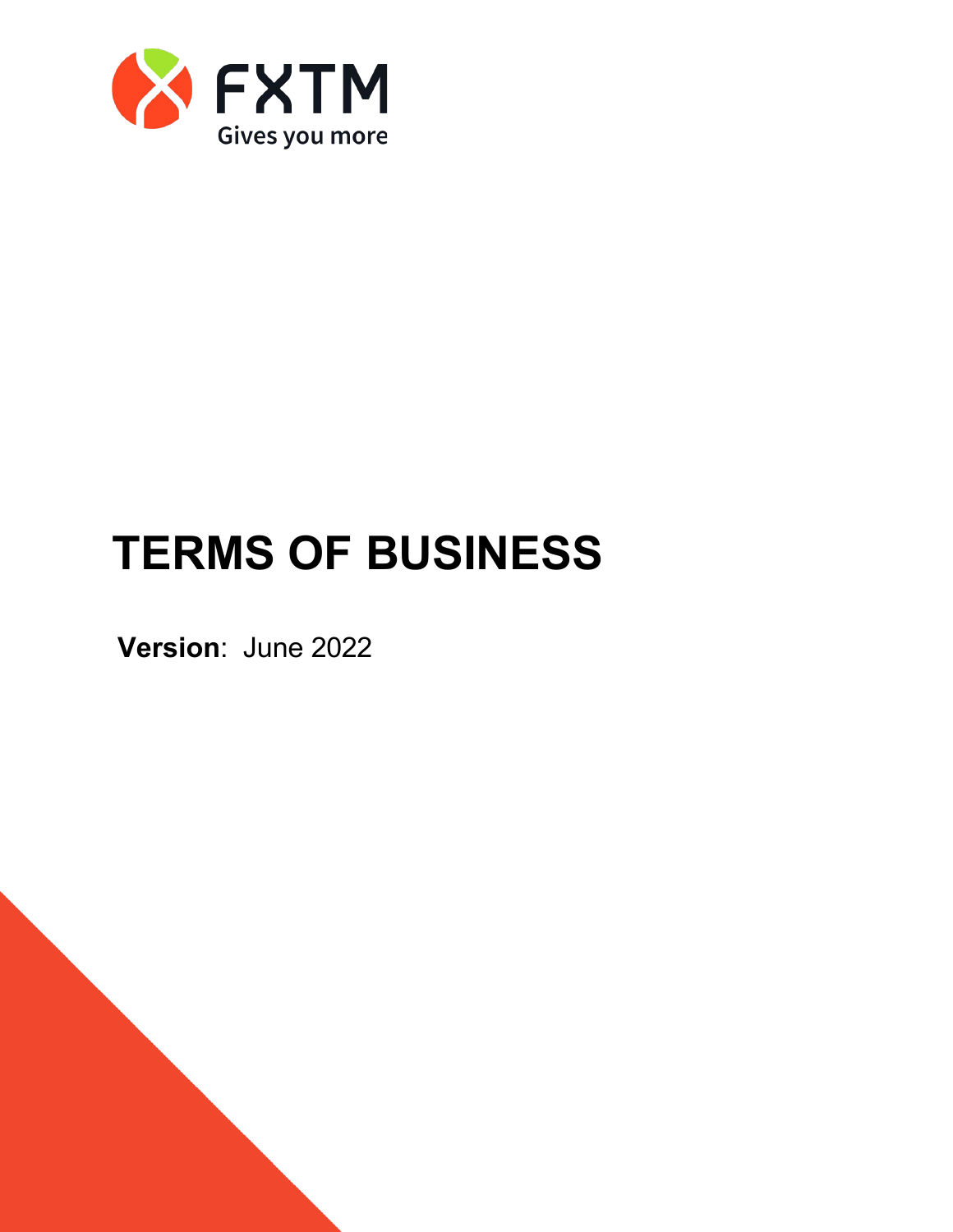

## **Contents**

<span id="page-1-0"></span>

| 2.  |  |
|-----|--|
|     |  |
|     |  |
|     |  |
|     |  |
|     |  |
|     |  |
|     |  |
| 10. |  |
| 11. |  |
| 12. |  |
| 13. |  |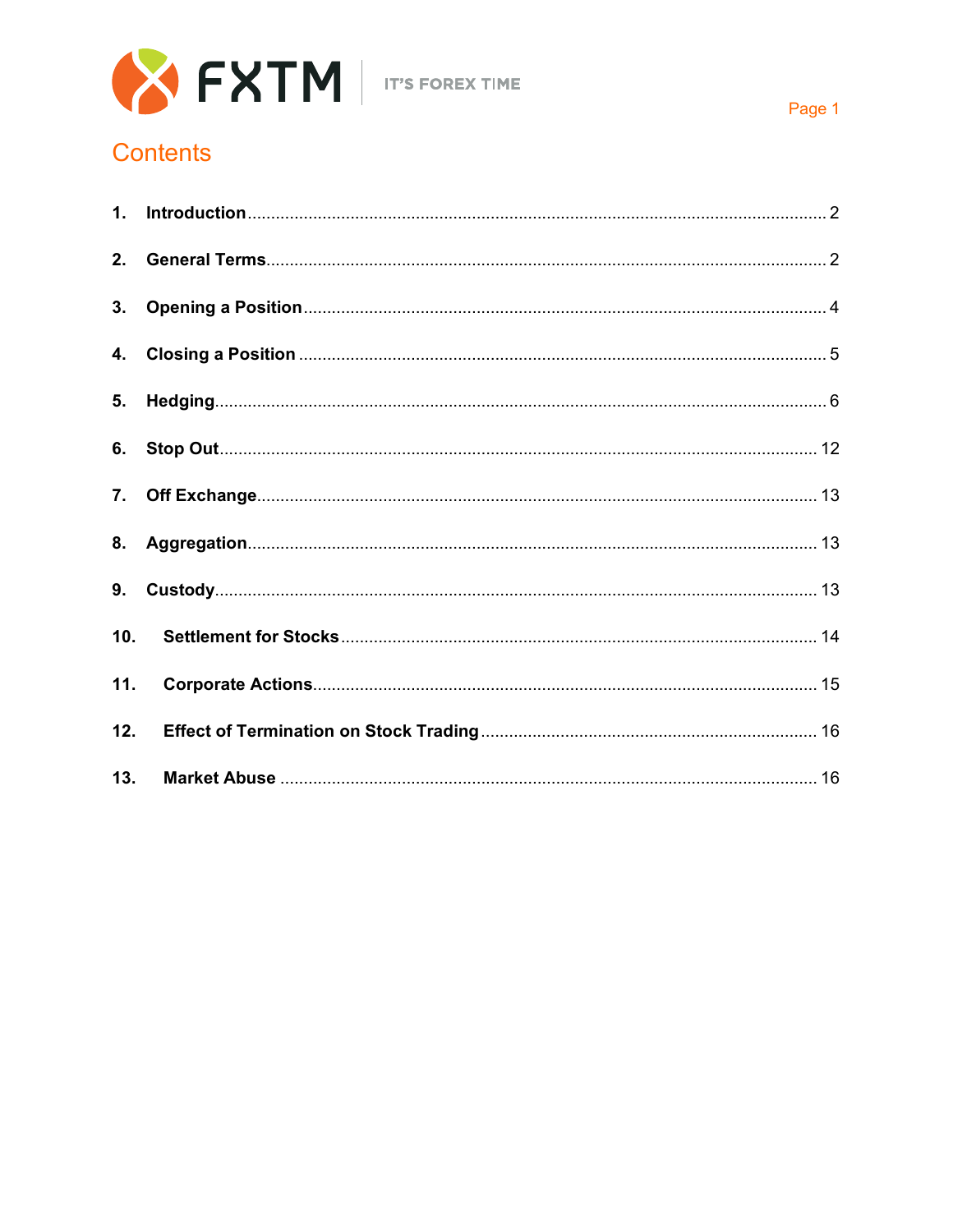

## **1. Introduction**

- **1.1.** These Terms of Business ("Terms") explain the rules we follow when we execute your Transactions.
- **1.2.** This Terms explains:
	- **(a)** the rules around opening and closing your Positions;
	- **(b)** what steps we take if the Margin Level on your Trading Account is not enough to support your Open Positions;
	- **(c)** how we support your trades in stocks.
- **1.3.** Apart from this Terms, there are rules around your trading on MyFXTM in other Operative Agreements. You should read each of them carefully before you start trading with us.
- **1.4.** You can find definitions for any capitalized terms used in this Terms in the Client Agreement.

## <span id="page-2-0"></span>**2. General Terms**

## **Quotes**

- We recalculate Quotes for all Instruments in real time, based on market conditions and streaming prices received from our liquidity providers (or exchange or price feeder), and send you some of these Quotes as Market Snapshots.
- 2.2. You will receive Quotes through MyFXTM. By accepting the Terms, you also accept that these Quotes (as they appear on the MyFXTM) are correct and valid.
- 2.3. Quotes may vary significantly for many reasons, which include:
	- **(a)** differences between the demo version and live version;
	- **(b)** differences between types of the client accounts;
	- **(c)** market prevailing conditions; and/or
	- **(d)** attributes of the Instrument(s).
- 2.4. While trading with us, you should assume that:
	- **(a)** the Quote you received has not changed since the previous Market Snapshot;
	- **(b)** you may not receive all the Quotes that have been in the Quotes Flow between Market Snapshots;
	- **(c)** Spreads on Instruments are not fixed and will vary depending on market conditions and the streaming prices we receive from our liquidity providers; and
	- **(d)** In Stocks accounts, all your orders despite their request type (limit, stop etc.) will be transferred to the market as market orders despite the type of request.

### **Quotes Base Synchronization**

2.5. In case of an unforeseen break or incorrect flow in the Quotes Flow caused by software or hardware failure, we will have the right to synchronize the Quotes Base on the live Server with any reliable sources. In the case of any disputes in respect of failed Quotes Flow, synchronized Quotes Base shall be used to resolve the dispute.

### **Ask and Bid Prices. Spread**

2.6. For some Instruments you will see a difference between the buy (or 'Ask') and sell (or 'Bid') prices. This difference between Ask and Bid is called "Spread". Some Instruments have no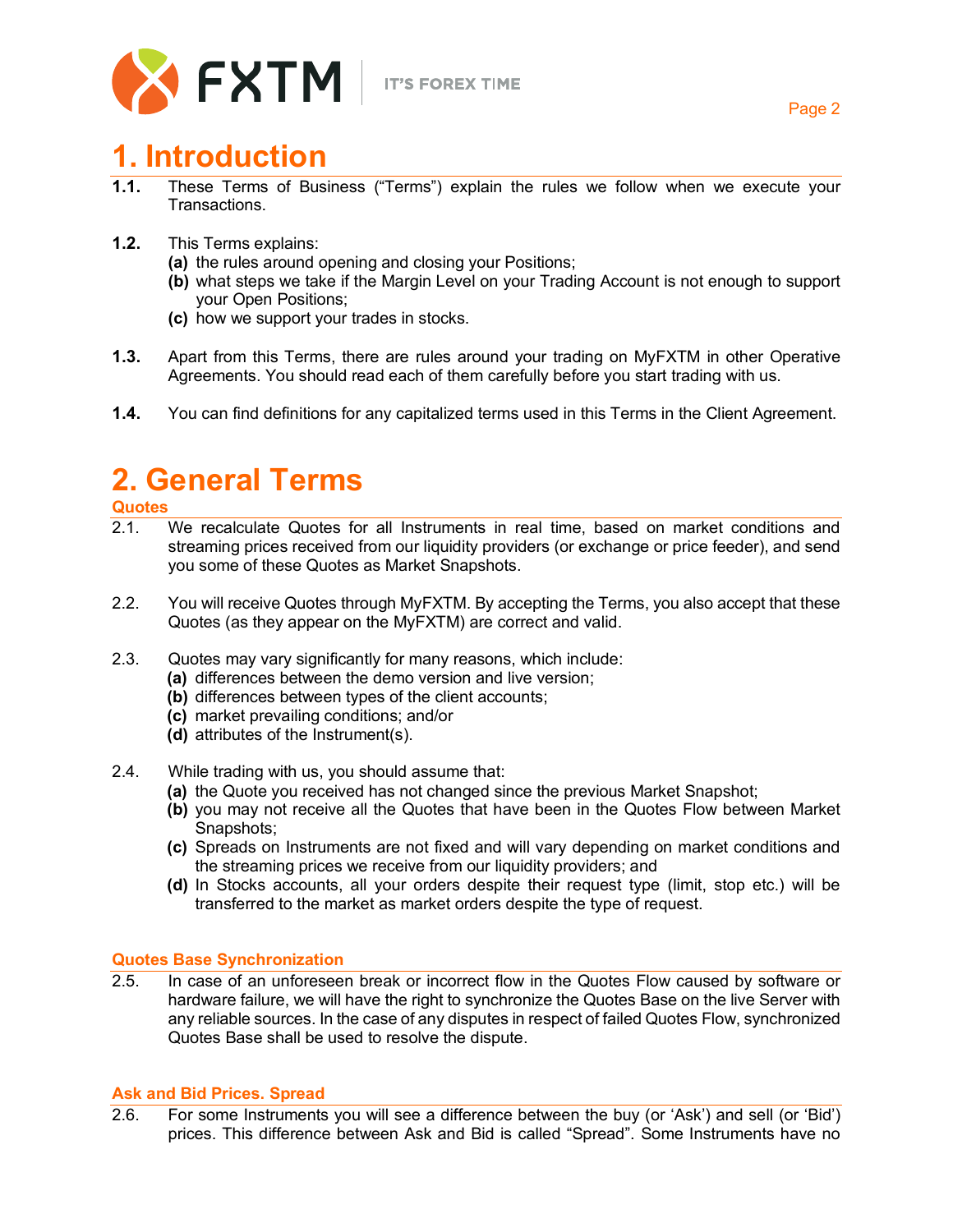

(i.e., zero) Spread. You should check the Contract Specifications ion our Website to see if it is traded with Spread or no Spread.

- 2.7. The Ask is used to open a Long Position (or go 'long' when you buy an Instrument with the expectation that it will rise in price) and to close a Short Position (or go 'short' is when you sell an Instrument with the expectation that it will decline in price).
- 2.8. The Bid is used to close a Long Position and to open a Short Position.
- 2.9. Spreads on Instruments are not fixed and will vary depending on market conditions and the streaming prices we receive from our liquidity providers.

### **Rollovers**

- 2.10. A rollover will apply to all Positions which remain open from 23:59:45 to 23:59:59 (Server time).
- 2.11. We may apply a rollover to any Position that has opened or closed from 23:59:45 to 23:59:59 (Server time).
- 2.12. Due to the rollover, your Trading Account will be either debited or credited.

### **Leverage**

- 2.13. We allow you to trade certain Instruments using Leverage on your Initial Margin which increases the value of your trade without the need to add any more of your own funds (we will lend you the additional funds). Because the amount of the Initial Margin you put forward may be relatively small compared to the value of your trade, even a minor market movement may have a proportionally larger impact on how this trade plays out for you. This may work for you (multiply your profit) as well against you (multiply your loss).
- 2.14. Leverage can be set for each trade individually and maximum available Leverage varies for each Instrument. You can check the maximum available Leverage for each Instrument on MyFXTM or on our Website.
- 2.15. Adding Leverage increases the overall Transaction size but does not require you to add additional Initial Margin to actually place it. Your Initial Margin stays the same even after you added Leverage.
- 2.16. We have the right to change (with immediate effect) the Leverage set for your Open Positions as well as the maximum available Leverage for your future Open Positions without giving you any advance Written Notice. Leverage set for already Open Positions may be changed: **(a)** because of Abnormal Market Conditions; and/or
	- **(b)** because of a Force Majeure Event.
- 2.17. In Micro Accounts, we will apply a fixed Leverage based on the value you set upon opening your Account and/or as you have amended. We may, within the hour prior to the close of trading session on every Friday vary the Leverage for certain Instruments and amend Leverage during the next trading session based on the total volume of Open Positions. We will notify you about any changes to extend these amendments.
- 2.18. In Stocks Accounts, we will apply a Leverage of 1:1 and any Transaction that exceeds this Leverage will be classified as a fractional transaction on a Stock CFD and the general rules on trading stocks will not apply.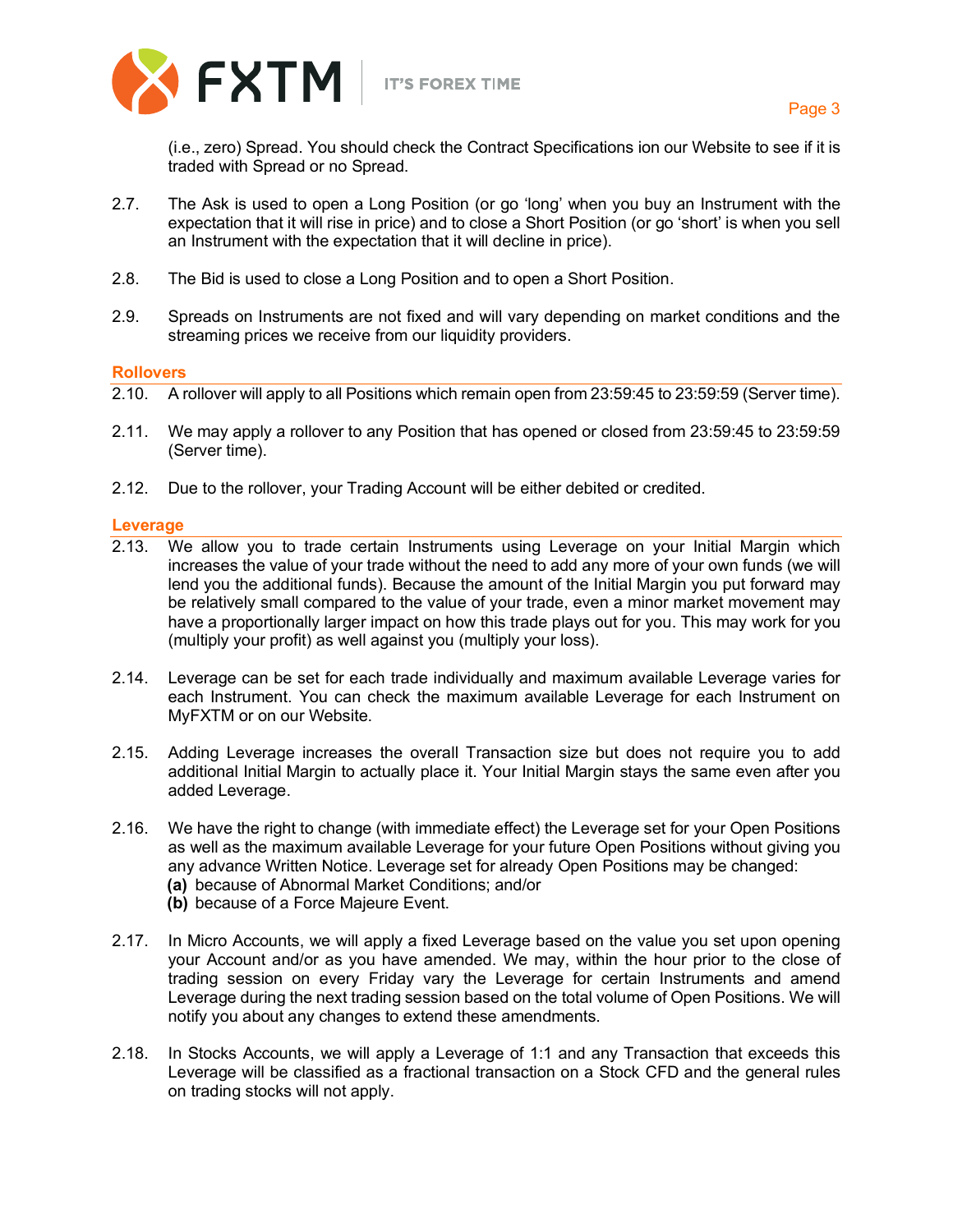

### **Execution Price and Market Fluctuations**

2.19. We cannot guarantee that your actual execution price will match the Quote you see when you place your Order. This variation is caused, among other things, by Gapping and Slippage.

### **Processing and Execution of Your Instructions**

- 2.20. You can provide instructions only through the client terminal.
- 2.21. You can only place either a Market Execution or Pending Order instruction in Advantage Plus MT5 and Stocks Accounts or, a Pending Order instruction in Advantage MT5.
- 2.22. When handling your instructions, we will follow these steps:
	- **(a)** you send an instruction to the Client Terminal, and it checks if the instruction is valid;
	- **(b)** if the instructions are valid, the Client Terminal will send them to the Server;
	- **(c)** if there is no disruption of connection between the Client Terminal and the Server, the Server will receive the instructions and start their verification;
	- **(d)** your verified instructions are placed in the queue and sorted by arrival time (first in first out); a "Order is placed in a queue" or "Order is accepted" message will appear in the "Order" tab of the Client Terminal (in this case, you will have a standby time of three (3) minutes to complete your instructions or it becomes irrelevant and is automatically deleted);
	- **(e)** as soon as the dealer system is ready to handle an instruction, it takes the first one from the queue and processes it; a "Order is placed" or "Order is in process" message will appear in the "Order" tab of the Client Terminal;
	- **(f)** if there is no disruption of connection between the Client Terminal and the Server, the Server receives the results of the execution of your instruction and sends into the Client Terminal.
- 2.23. While your instruction is in "Order is accepted" status you can cancel it by clicking the "Cancel order" button. If the status is in "Order is in process" status or if the instructions have been given by an Expert Adviser or in case the instruction is a Pending Order, or a Market Execution cancellation is not possible.
- 2.24. We can decline your instruction if:
	- **(a)** they precede the first Quote on the Market Opening;
	- **(b)** you have made an unreasonable number of instructions compared to your Transactions;
	- **(c)** there is no option to hedge your trade with one of our liquidity providers;
	- **(d)** your Free Margin is less than the Initial Margin;
	- **(e)** you have reached the limit for overall volume (based on the number of trades or the total sum of orders volume) and for the number of Open Positions on your Trading Account;
	- **(f)** a Force Majeure Event occurred;
	- **(g)** any other preset for the instructions was not verified;
	- **(h)** for any other reason we deem appropriate under the Operative Agreements.

## <span id="page-4-0"></span>**3. Opening a Position**

### **Sending the Instructions to Open a Position**

- 3.1. To open a Position, you should choose at least the following presets in your instructions:
	- **(a)** the direction of the trade ('Buy'/'Buy by Market' or 'Sell'/'Sell by Market');
	- **(b)** the Instrument you want to trade;
	- **(c)** the Transaction Size;
	- **(d)** fill policy ("fill or kill" or "fill or cancel").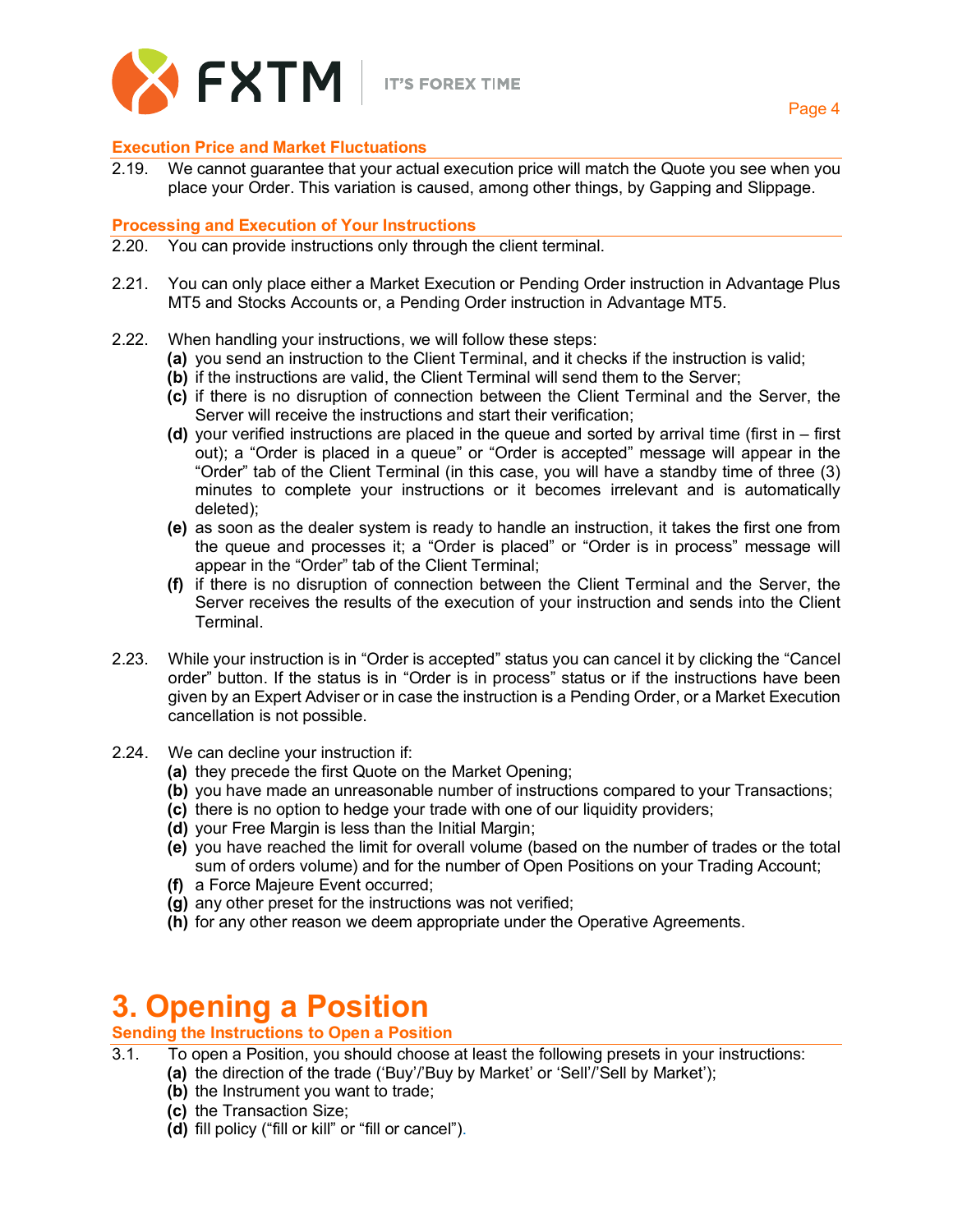

and click the "Buy by Market" or "Sell by Market" button in Advantage MT4/MT5 and Advantage PlusMT4/MT5 accounts or "Buy" or "Sell" button in Micro and Stock CFDs account or "Buy" button in Stocks account (if you are not using an Expert Advisor).

3.2. Each Open Position has a Ticket.

**Processing and execution of Instructions to Open a Position**

- 3.3. Once the Server receives your instructions to open a Position, it will check if you have enough of Free Margin to open a Position and, the instruction is considered executed and the Position open once the relevant record appears in the Server Log File.
- 3.4. The formula for calculating your Free Margin is: Free Margin = Balance - New Margin + Floating Profit - Floating Loss or Free Margin = (Balance + Credit – New Margin) + (Floating Profit + Floating Loss) in Advantage Plus MT5 accounts only.
- 3.5. Your New Margin is calculated depending on the Initial Margin i.e., the average weighted price (in terms of volume) of all Open Positions, or Hedged Margin for the Matched Positions.
- 3.6. Floating Profits and Losses for all Open Positions are calculated at the current Quotes.
- 3.7. If the Free Margin equals to or is more than zero, the Position is opened at the moment a relevant record is made on the Server log.
- 3.8. If the Free Margin is less than zero, we may decline the instructions to open the Position and a record of this is made on the Server log.
- 3.9. We can change the Quote while the dealer system is processing your instruction in the Micro or Stock CFDs account and the requote window will be enabled. You will have a standby time of three (3) seconds to click the "OK" button or your instruction becomes invalid.
- 3.10. If your instruction to close a Position is declined, you will receive an "Off Quotes" message in the Client Terminal.

## <span id="page-5-0"></span>**4. Closing a Position**

**Sending the Instructions to Close**

- 4.1. To close a Position, you should choose the following presets (where applicable) in your instructions:
	- **(a)** Instrument;
	- **(b)** Transaction size;
	- **(c)** Ticker; and
	- **(d)** fill policy ("fill or kill" or "fill or cancel").

and click the "Close by" button in Advantage MT4/MT5 and Advantage Plus MT4/MT5 accounts or "Close" button in Micro, Stock and Stock CFDs accounts without using an Expert Advisor.

4.2. To close your Position in Micro and Stock CFDs account, you will first click the "Request" button followed by the "Close" button within three (3) seconds once satisfied with your Quote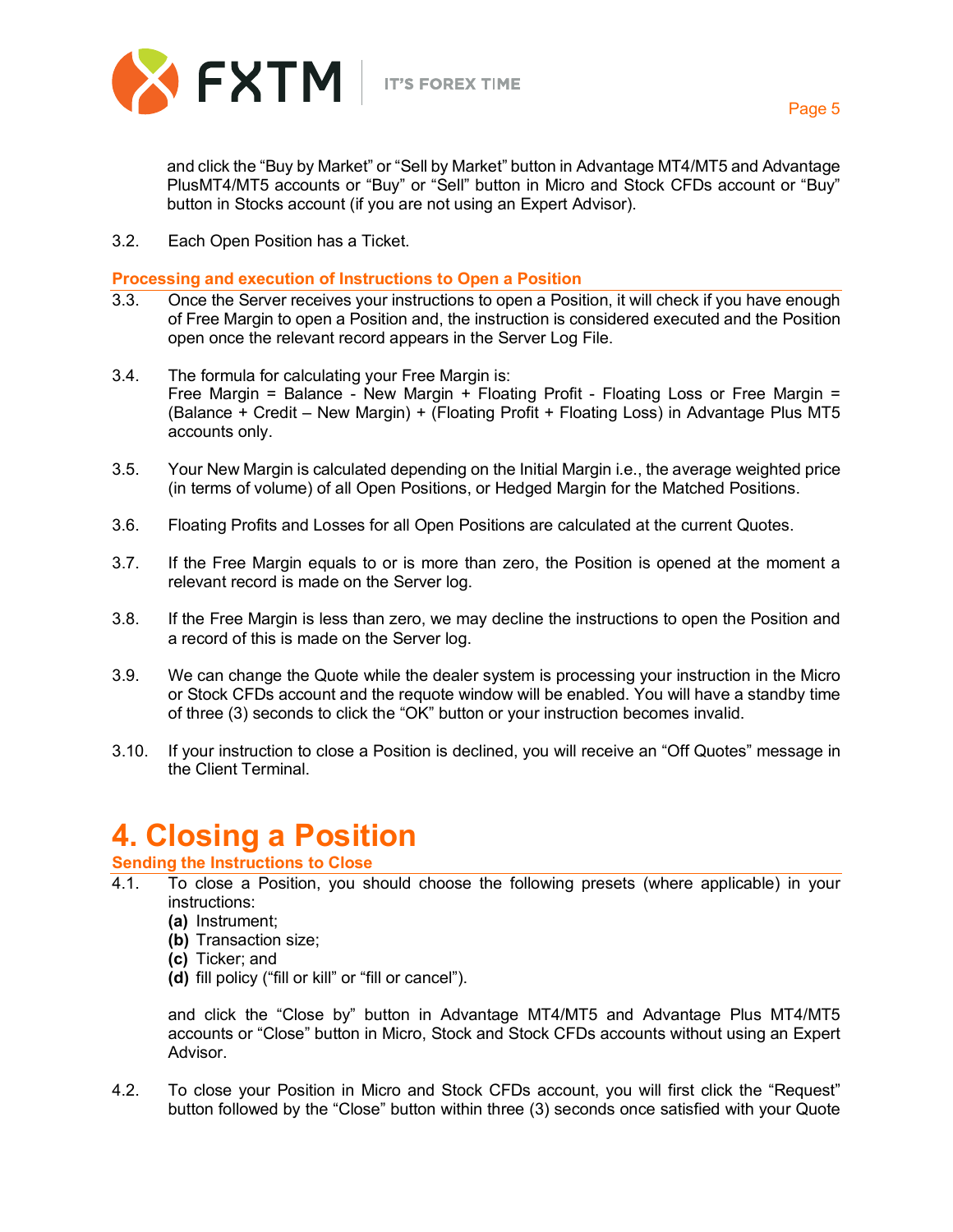



Page 6

and while your Quote is valid otherwise your Quote becomes irrelevant, and we will revoke your instructions.

- 4.3. To close a Position while using Expert Advisor; your instructions must be generated at the current Quote in Micro and Stock CFDs accounts. In this case, the Expert Advisor will first generate a Request and if the Quote generated by FXTM does not exceed that of the Expert Advisor's Quote by the Slippage value, the Expert Advisor will instruct the Server to close the Position at the Quote generated by FXTM.
- 4.4. If you have several Open Positions, the first position which will be placed in the Queue in order to be closed will be the one with the highest Floating Loss.

### **Processing and Execution of Instructions to Close a Position**

- 4.5. An instruction to close a Position is considered executed and closed once the relevant record appears in the Server log file.
- 4.6. We can decline your instruction to close a Position if:
	- **(a)** they precede the first Quote on the Market Opening;
	- **(b)** a Stop Loss or a Take Profit for this Position is in queue to be executed.
- 4.7. If your instruction to close a Position is declined, you will receive an "Off Quotes" message in the Client Terminal.

### **Best Price: Opening and Closing**

- 4.8. Your instructions to open or close a Position may be executed at a price that differs from the Quote you have received through the Client Terminal during the last Market Snapshot.
- 4.9. In any case, your instructions will be executed at the best price available from our liquidity provider.

### **One-Click Trading: Opening and Closing Positions**

- 4.10. If you use the one-click trading tab for accounts that support stocks in the market watch window, an instruction to open a Position will be placed (with no further confirmation) immediately after you click the "Buy" or "Sell" button on that tab.
- 4.11. In order to close an Open Position with one-click you should place a trade to it that matches it in volume.
- 4.12. If you attempt to open or close a Position with a trade greater (or less) in volume, you shall have either a zero or net Long/Short Position based on the net overall exposure at the weighted average price.
- 4.13. Once a one-click instruction has been placed it cannot be cancelled and will be recorded on Server log file. A one-click instruction can be declined for the same reasons as a standard one.

## <span id="page-6-0"></span>**5. Hedging**

5.1. You will not be able to open separate and matching Positions of the same Transaction type on Advantage MT5 and Advantage Plus MT5 where full and partial hedging is unavailable. If you attempt to do that, you will end up with either a zero or a net Long/Short Position based on net overall exposure at the weighted average price.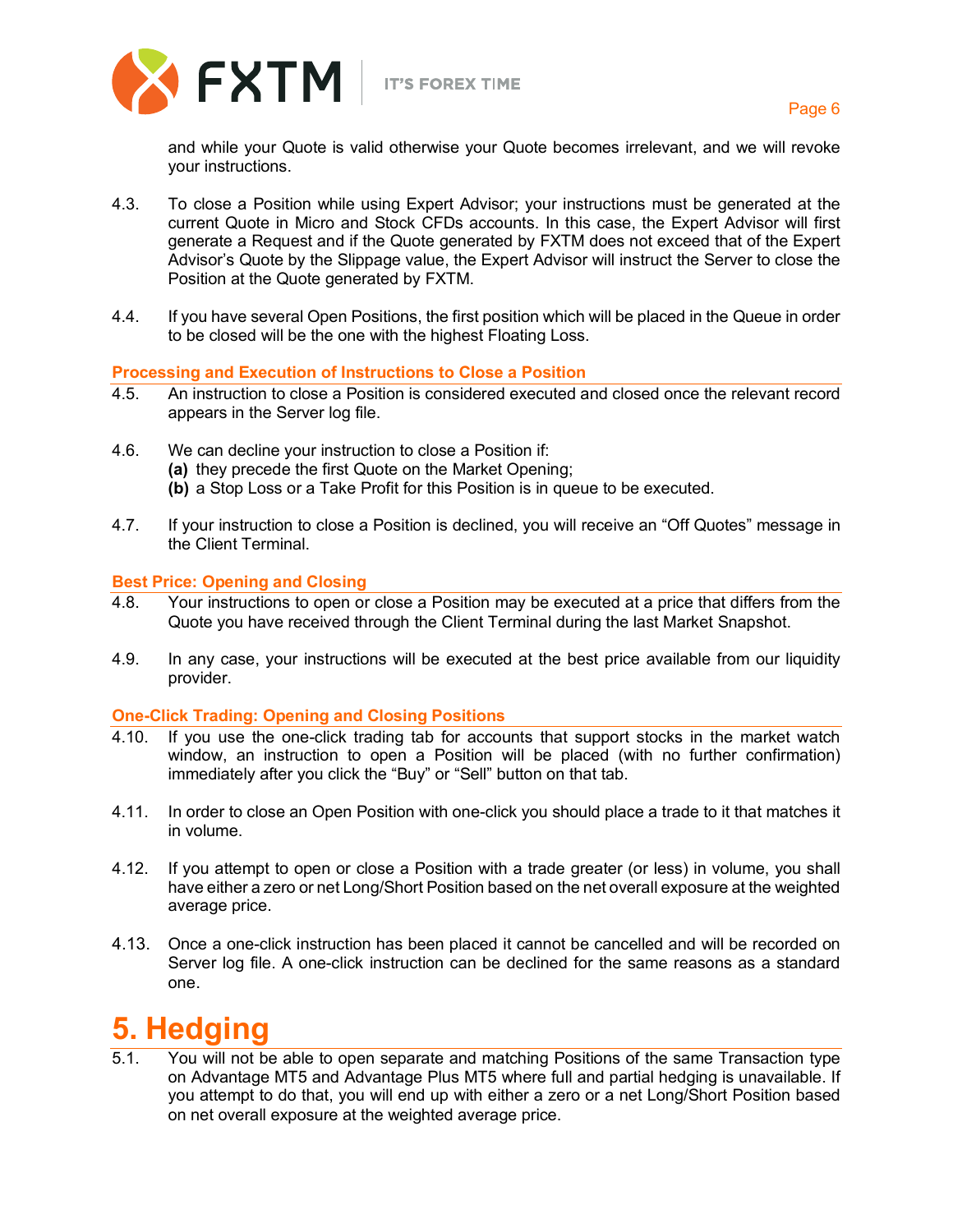

- 5.2. If you have an Open Position on Advantage MT4 and Advantage Plus MT4 that you wish to close against a matching Open Position on the same Instrument, you can do that by using the "Close by" item in the "Type" drop down list. Upon matching, you will have a zero or net Long/Short Position based upon the net overall exposure. The net overall position will be allocated a new ticket.
- 5.3. If you have multiple Open Positions on Advantage MT4 and Advantage Plus MT4 accounts that you wish to close against multiple matching Open Position on the same Instrument, you can do so by using the "Multiple Close by" item in the "Type" drop down list. Upon matching, you will have a zero or net Long/Short Position based upon the net overall exposure. The net overall position will be allocated a new ticket.

### **Order Types in the Trading Platform**

- 5.4. In order to open a Position, the following pending Orders may be used:
	- **(a)** "Buy Stop" an Order to open a Long Position at the price higher than the price at the moment of placing the Order;
	- **(b)** "Sell Stop" an Order to open a Short Position at the price lower than the price at the moment of placing the Order;
	- **(c)** "Buy Limit" an Order to open a Long Position at the price lower than the price at the moment of placing the Order;
	- **(d)** "Sell Limit" an Order to open a Short Position at the price higher than the price at the moment of placing the Order.
	- **(e)** "Buy Stop Limit" an Order to place a Buy Limit Order at specified level if the future Ask price reaches the value indicated in the Order in MT5 accounts;
	- **(f)** "Sell Stop Limit" an Order to place a Sell Limit Order at specified level if the future Bid price reaches the value indicated in the Order in in MT5 accounts.

Sell Stop or Sell Limit pending Orders are not available in Stocks account.

- 5.5. In order to close a Position, the following Orders may be used:
	- **(a)** "Stop Loss" an Order to close a previously opened Position at the price less profitable for you than the price at the moment of placing the Order;
	- **(b)** "Take Profit" an Order to close a previously opened position at the price more profitable for you than the price at the moment of placing the Order;
	- **(c)** "If Done Order" Stop Loss and/or Take Profit which are activated once the pending Order they are related to has been executed.

### **Impact of Trading Hours on Orders**

- 5.6. You may place, modify or delete Orders only within normal trading hours for the relevant Instrument. The trading hours for each Instrument are indicated in the Contract Specifications.
- 5.7. Pending Orders on Instruments; which are traded 24 hours a day, have "GTC" ("Good Till Cancelled") status (you can set the expiry date and time in the "Expiry" field) or, which are not traded 24 hours a day, have "Day Order" status and will be deleted at the end of a trading session.
- 5.8. Stop Loss and Take Profit for all Instruments have "GTC" status ("Good Till Cancelled").

### **Placing a Pending Order**

- 5.9. To give an instruction to place a pending Order and where applicable, you should choose the following presets:
	- **(a)** the instrument;
	- **(b)** fill policy;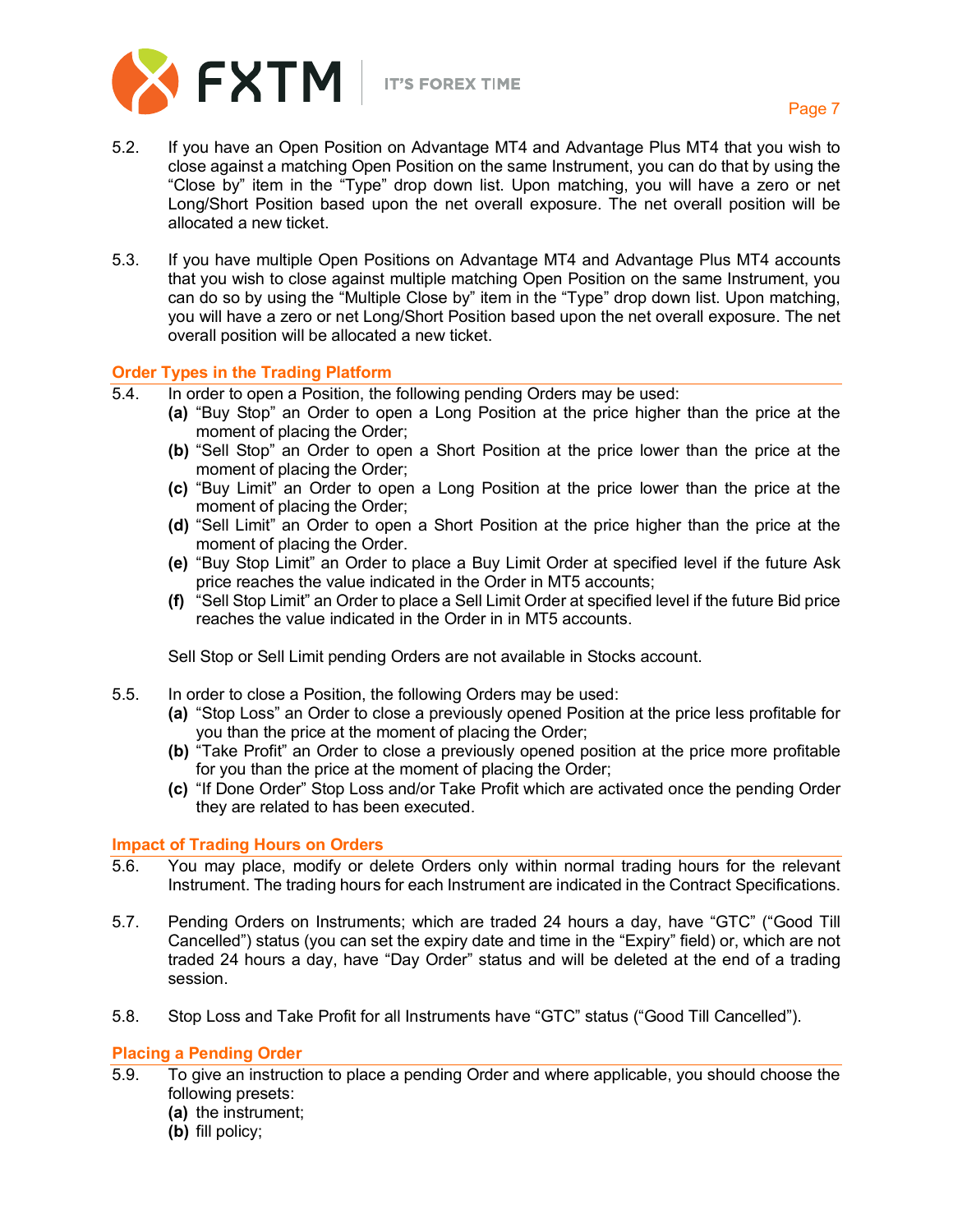

- **(c)** the pending Order type (Buy Stop, Buy Limit, Sell Stop, Sell Limit, Buy Stop Limit or Sell Stop Limit;
- **(d)** Transaction size;
- **(e)** Order level;
- **(f)** Stop Limit Price (for Stop Limit Orders Only).
- 5.10. You may indicate the following optional pre-sets in addition to those in subpara 5.9. above: **(a)** level of Stop Loss;
	- **(b)** level of Take Profit; or
	- **(c)** date and time when the Pending Order expires.

In Stop Loss and Take Profit, "0.0000" means that Stop Loss or Take Profit is not placed, or it is deleted if already placed.

- 5.11. The instruction for a pending Order will be declined if:
	- **(a)** any of the required parameters is not specified or is incorrect;
	- **(b)** or any of the optional parameters is incorrect.

and the "Invalid S/L or T/P" error message will appear if the Orders are placed through the Client Terminal without using an Expert Advisor.

5.12. Each pending Order has a ticket.

### **Placing a Stop Loss or Take Profit**

- 5.13. If you give an instruction to place a Stop Loss or Take Profit and where applicable, you should specify the following:
	- **(a)** ticket of the Open Position;
	- **(b)** level of the Stop Loss; and
	- **(c)** level of the Take Profit.
- 5.14. If any of the information in subpara 5.12 above is incorrect and the Order are placed without an Expert Adviser, the instruction will be declined and the "Modify" button will remain inactive.

### **Placing an If Done Order on a Pending Order**

- 5.15. If you give an instruction to place an If Done Order on a pending Order, you should specify the following:
	- **(a)** ticker for the pending Order you are placing an If Order on;
	- **(b)** level of the Stop Loss; and
	- **(c)** level of the Take Profit.
- 5.16. If any of the information in subpara 5.13 above is incorrect and the Order is placed without an Expert Adviser, the instruction will be declined and the "Modify" button will remain inactive.

### **Limitations on Orders**

- 5.17. When you give an instruction and unless otherwise indicated in the Contract Specifications on our Website, the difference between the Stop Loss, Take Profit or the pending Order level and the current market price cannot be less than the number of points indicated for each Instrument in the Contract Specifications, and the following conditions must be met:
	- a) for the Stop Loss on the Short Position the current market price is the Ask price and the Order must not be placed lower than the Ask price plus this number of points;
	- b) for the Take Profit on the Short Position the current market price is the Ask price and the Order must not be placed higher than the Ask price less this number of points;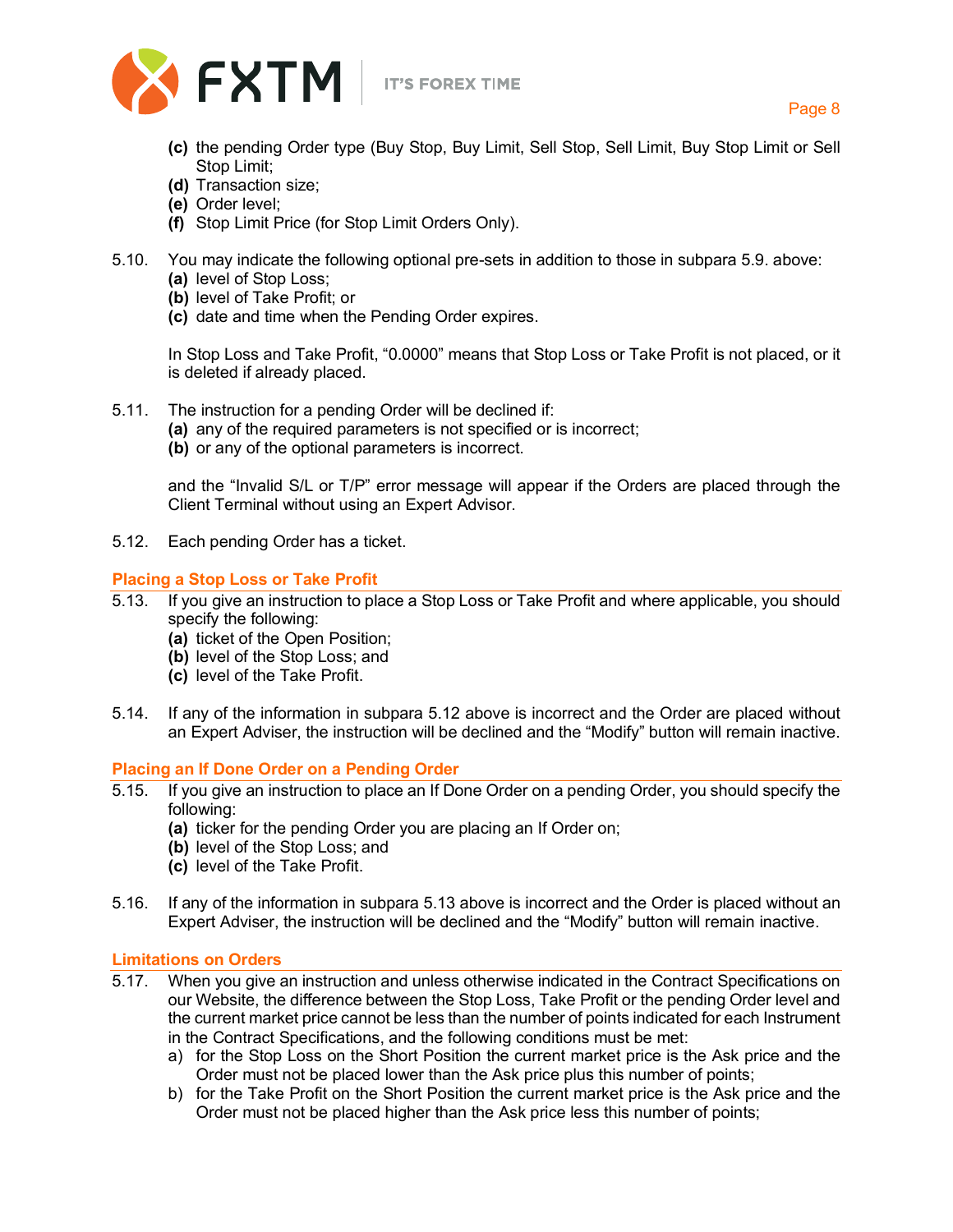

- c) for the Stop Loss on the Long Position the current market price is the Bid price, and the Order must not be placed higher than the Bid price less this number of points;
- d) for the Take Profit on the Long Position the current market price is the Bid price, and the Order must not be placed lower than the Bid price plus this number of points;
- e) for the Buy Limit the current market price is the Ask price and the Order must not be placed higher than the Ask price less this number of points;
- f) for the Buy Stop the current market price is the Ask price and the Order must not be placed lower than the Ask price plus this number of points;
- g) for the Sell Limit the current market price is the Bid price and the Order must not be placed lower than the Bid price plus this number of points;
- h) for the Sell Stop the current market price is the Bid price and the Order must not be placed higher than the Bid price less this number of points;
- i) for the Sell Stop Limit the current market price is the Bid price and the Order must not be placed lower than the Bid price less this number of points; and
- j) for the Buy Stop Limit the current market price is the Ask price and the Order must not be placed lower than the Ask price plus this number of points.
- 5.18. When you give an Instruction and unless otherwise indicated in the Contract Specifications on our Website, the difference between the If Done Order level and the level of the Pending Order must not be closer than the number of points indicated for each Instrument in the Contract Specifications, and the following conditions must be met:
	- a) the Stop Loss on the Buy Limit, Buy Stop or Buy Stop Limit must not be placed higher than the level of the pending Order less this number of points;
	- b) the Stop Loss on the Sell Limit, Sell Stop or Sell Stop Limit must not be placed lower than the level of the pending Order plus this number of points;
	- c) the Take Profit on the Buy Limit, Buy Stop or Buy Stop Limit must not be placed lower than the level of the pending Order plus this number of points; and
	- d) the Take Profit on the Sell Limit, Sell Stop or Sell Stop Limit must not be placed higher than the level of the pending Order less this number of points.

Short Positions, Sell Stop or Sell Limit pending Orders are not available in Stocks account. Sell/Buy Stop Limit are only available in MT5 (incl., Stocks) accounts only.

### **Order Placement Finalized**

5.19. An instruction to place a pending Order, a Stop Loss or Take Profit is deemed placed once the relevant record appears in the Server log File.

### **Declining a Placement of an Order**

- 5.20. We may decline an instruction to place an Order if:
	- **(a)** it precedes the first Quote on the Market Opening (you will receive an "Off Quotes" message in the Client Terminal); or
	- **(b)** the current Quote reaches the level at which subparas 5.17 or 5.18 are breached while the Order is being processed by the dealer system.

### **Modifying or Deleting an Order: Pending Order**

- 5.21. To give an instruction to modify a pending Order, you should specify the following:
	- **(a)** the pending Order level or Order Level;
	- **(b)** Stop Limit Price (for Stop Limit Orders only);
	- **(c)** level of Stop Loss;
	- **(d)** level of Take Profit.
- 5.22. If any of the information in subpara 5.21 above is incorrect and the Order is placed without an Expert Adviser, the instruction will be declined and the "Modify" button will remain inactive.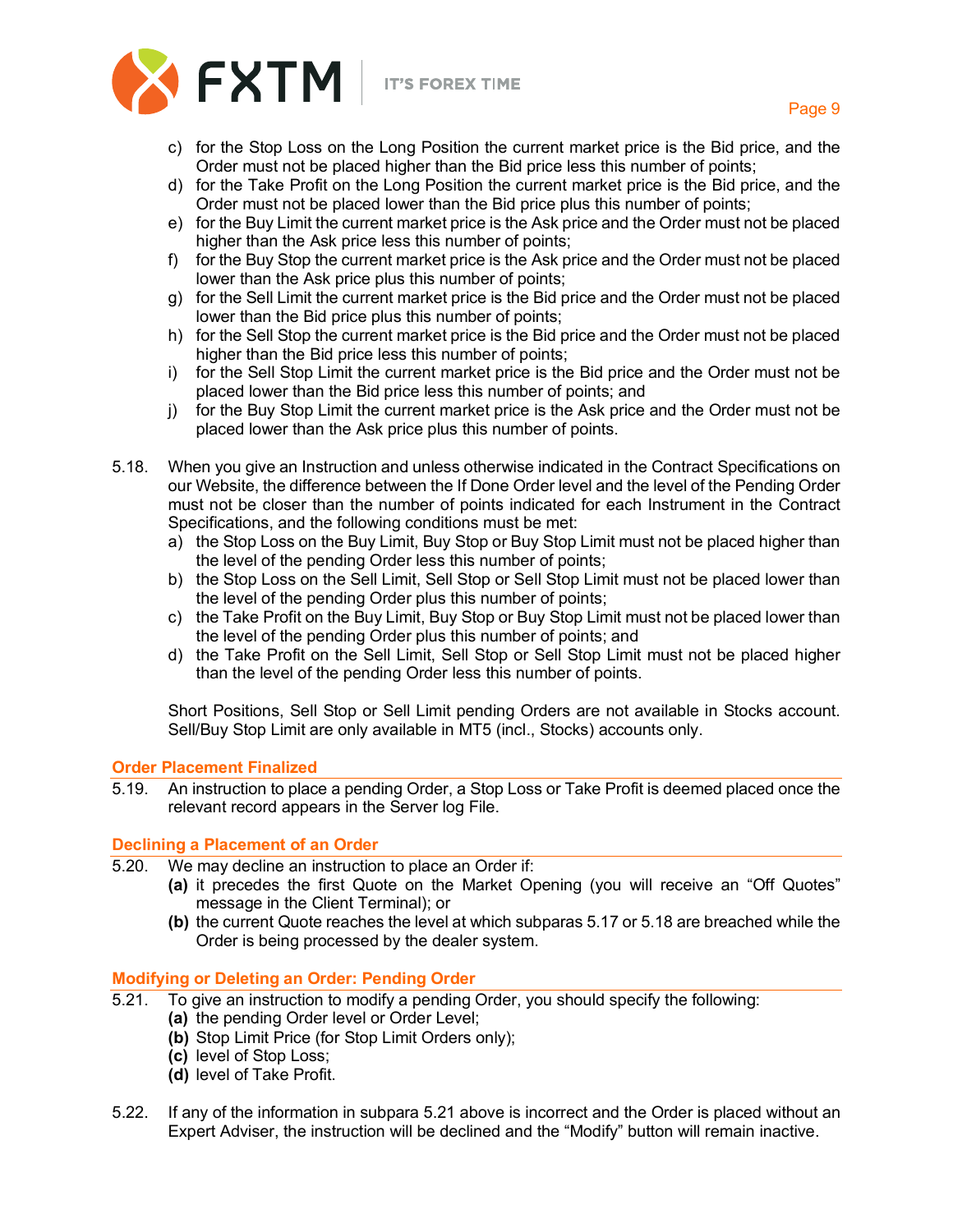

5.23. To give an instruction to delete a pending Order, you should specify its Ticket.

### **Modifying an Order: Stop Loss and Take Profit**

- 5.24. To give an instruction to modify a Stop Loss and Take Profit, you should specify the following: **(a)** ticket or ticker of the Instrument for which Stop Loss or Take Profit is being modified;
	- **(b)** level of Stop Loss; and
	- **(c)** level of Take Profit.
- 5.25. If any of the information in subpara 5.23 above is incorrect and the Order is placed without an Expert Adviser, the instruction will be declined and the "Modify" button will remain inactive.

### **Instructions to Modify or Delete Finalized**

5.26. An instruction to modify or delete an Order will be considered executed and modified or deleted once the relevant record appears in the Server log File.

### **Declining an Instruction to Modify or Delete**

- 5.27. We may decline an instruction to modify or delete an Order or Order Level if:
	- **(a)** it precedes the first Quote on Market Opening (you will get an "Off Quotes" message in the Client Terminal window); or
	- **(b)** we may decline an instruction to modify or delete an Order or Order Level if, while it is being processed, the Order already reached in the execution queue.

### **Modifying or Deleting an Order**

- 5.28. We may rescind, suspend, decline or cancel an instruction to modify or delete an Order in case of the following:
	- (a) A Force Majeure Event; and
	- (b) Over execution (if you execute of several attempts to modify or delete an Order or duplicate Orders).
- 5.29. If we are unable to cancel or modify an Order, the Order will be executed in its original terms or, if a suspension is lifted, we will execute your Order as soon as it is practicable to do so.
- 5.30. A cancellation request must be affected prior to entering a replacement order.
- 5.31. An instruction to modify or cancel an Order will be considered placed when we send you a confirmation message.

### **Order Execution**

- 5.32. The Order will be placed in the queue for execution in the following cases:
	- a) the Take Profit on open Long Position is placed in the queue in order to be executed if the Bid price in the Quotes Flow becomes equal or higher than the Order level;
	- b) the Stop Loss on open Long Position is placed in the queue in order to be executed if the Bid price in the Quotes Flow becomes equal or lower than the Order level;
	- c) the Take Profit on open Short Position is placed in the queue in order to be executed if the Ask price in the Quotes Flow becomes equal or lower than the Order level;
	- d) the Stop Loss on open Short Position is placed in the queue in order to be executed if the Ask price in the Quotes Flow becomes equal or higher than the Order level;
	- e) the Buy Limit is placed in the queue in order to be executed if the Ask price in the Quotes Flow becomes equal or lower than the Order level;
	- f) the Sell Limit is placed in the queue in order to be executed if the Bid price in the Quotes Flow becomes equal or higher than the Order level;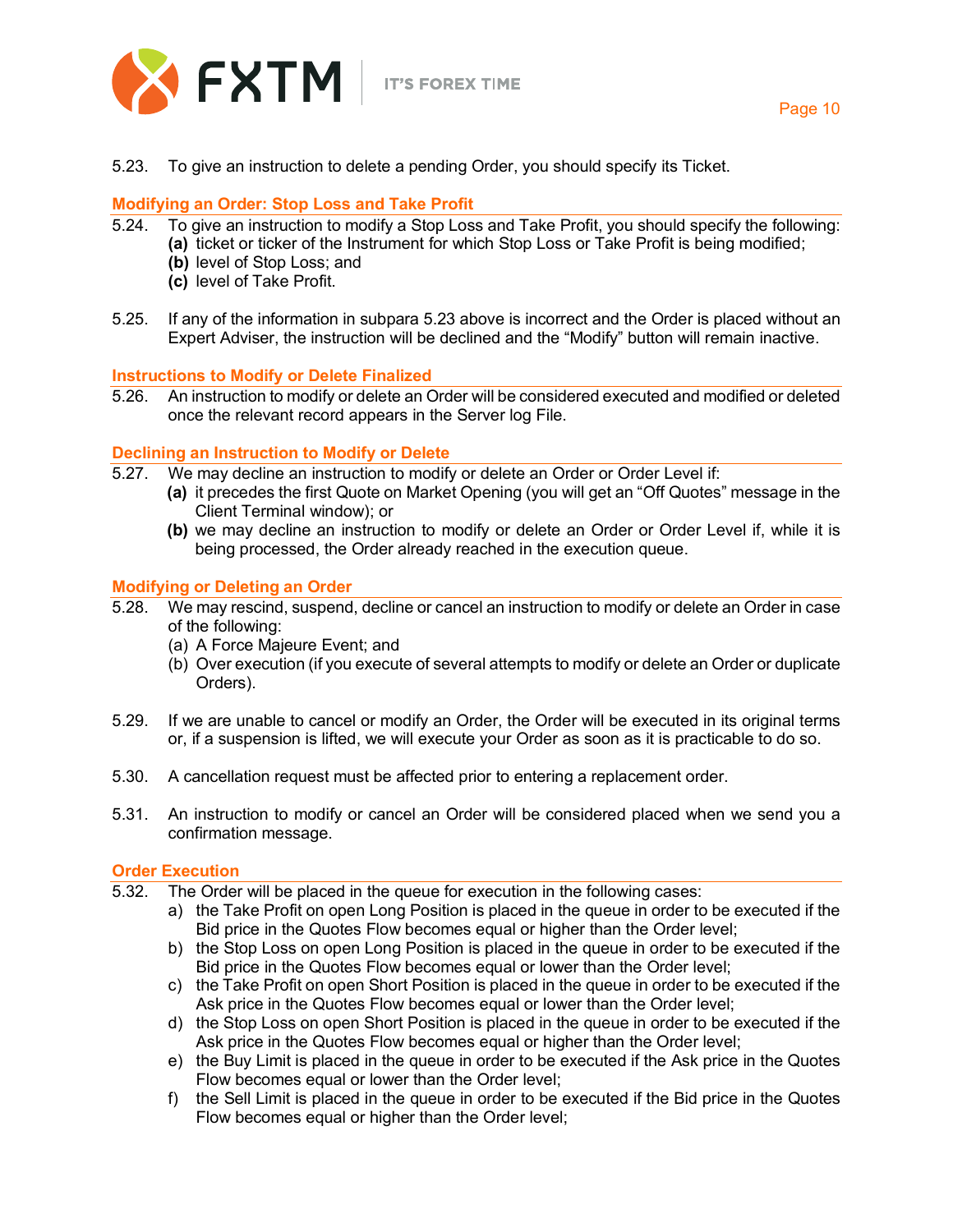

- g) the Buy Stop is placed in the queue in order to be executed if the Ask price in the Quotes Flow becomes equal or higher than the Order level;
- h) the Sell Stop is placed in the queue in order to be executed if the Bid price in the Quotes Flow becomes equal or lower than the Order level;
- i) the Buy Stop Limit is placed in the queue to be executed if the Ask price in the Quotes Flow becomes equal or higher than the Order level;
- j) the Sell Stop Limit is placed in the queue in order to be executed if the Bid price in the Quotes Flow becomes equal or lower than the Order level.
- 5.33. If any Sell Stop, Buy Stop, Sell Limit or Buy Limit instruction includes a Take Profit or Stop Loss, and there is a price gap when the Bid price or the Ask price in the Quotes Flow exceeds the Take profit or the Stop Loss, then the Order will be opened and closed simultaneously with the respective Bid and Ask price.
- 5.34. Once the Server receives your pending Order for execution, it will check if you have enough of Free Margin to open a Position.
- 5.35. The formula for calculating your Free Margin is the same as in subparas 3.5 3.9 above.
- 5.36. If the Pending Order Level is in the price gap, the Floating Profits/Losses for all Open Positions and the new position are calculated at the current Quotes when the Order is placed in the Queue for execution.
- 5.37. If the Free Margin is less than zero, we may decline the Instructions to open the Position and delete the Order; a "No Money" message will be made on the Server log.
- 5.38. If the Free Margin is more or equals to zero, the Position is opened at the moment a relevant record is made on the Server log.
- 5.39. Where applicable, we will open and close a position immediately within the same tick at the first available price if the pending Order level, Stop Loss or Take Profit is within a price gap at market opening during the Quote flow.
- 5.40. If any Sell Stop, Buy Stop, Sell Limit or Buy Limit instruction includes a Take Profit or Stop Loss, and there is a price gap when the Bid price or the Ask price in the Quotes Flow exceeds the Take profit or the Stop Loss, then the Order will be opened and closed simultaneously with the respective Bid and Ask price.
- 5.41. The Buy Limit, Sell Limit, Buy Stop, Sell Stop, Take Profit and Stop Loss orders are market orders; therefore, execution is based on the market conditions and as a result they are executed at the current market price.

### **Order Execution Finalized**

- 5.42. An Order is deemed executed once the relevant record appears in the Server log file.
- 5.43. In case there is more than one dealer system handling separate instructions, the recorded execution time of the instructions in the Server log file of the first instruction may be later than the execution time of the instruction thereafter (Micro and Stock CFDs accounts).

### **Pending Order and the Cumulative Position on the Instrument**

5.44. Once the pending Order is executed and a relevant record is made in the Server log, the Position opened by this pending Order will either have the same ticket as the pending Order or it will be added to the existing cumulative Position for this Instrument.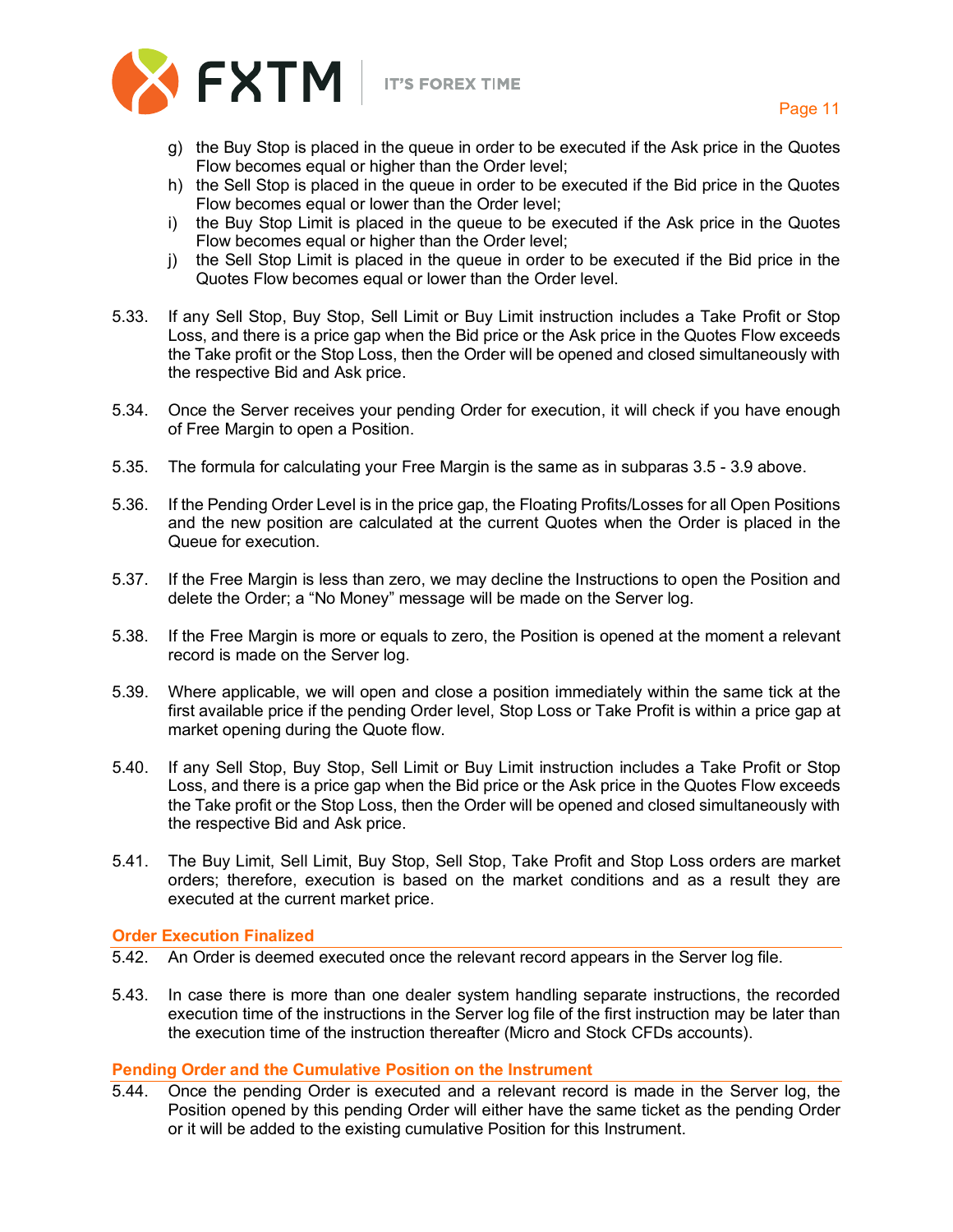

### **Partial execution of a Pending Order. Execution under Limited Liquidity Conditions**

- 5.45. A pending Order can be executed partially if there is not enough liquidity to hedge the trade with our liquidity providers at the requested Order level and, the new pending Order may be issued under the original parameters on unfilled amount.
- 5.46. In case of insufficient liquidity at the Order level or if the Order level falls within the price gap at Market Opening or during the Quote(s) flow we may:
	- **(a)** execute Buy Limit, Sell Limit and Take Profit Orders at the requested price at the moment the Order is executed;
	- **(b)** execute Buy Stop, Sell Stop and Stop Loss Orders at the current available price at the moment the Order is executed.
- 5.47. We will execute Buy Stop, Sell Stop and Stop Loss Orders at the Order level, if there is enough liquidity to hedge the trade with our liquidity providers at the Order level adjusted by the cost of hedging or, in case of insufficient liquidity, at the price we hedged the trade in Micro and CFDs accounts (we may adjust the price to reflect the cost of hedging).
- 5.48. Please note that in the event that any position is correctly closed according to the governing terms of business under normal or abnormal market conditions, the Company shall not be liable to the Client for any potential less profits or losses incurred based on hypothetical actions Client had intended to complete in case the disputed positions had not been closed under any circumstances.

## <span id="page-12-0"></span>**6. Stop Out**

- 6.1. Your Margin Level is a safety level that indicates whether you have enough funds to support your Open Positions. Your Margin Level will be monitored by the Server.
- 6.2. If your Margin Level falls below 100%, you will not be able to open a new Position.
- 6.3. If your Margin Level, is less than the level of the Stop Out specified on our Website (see the "Trading Account Comparison" section) we will Stop Out. i.e., automatically close your Open Positions with the biggest Loss to bring your Margin Level to the required threshold or above. This will be done with no prior Written Notice.
- 6.4. A Stop Out is a safety mechanism to protect you from big Losses due to sudden market movements. The Stop Out instruction is generated by the Server. You should understand that your Open Positions may be closed at a price that is different from the Quote generated by the Server in its Stop Out instruction.
- 6.5. Stop Outs shall be triggered at the price point at which we hedged your trade or at the price available at the moment the Order is executed.
- 6.6. If a Stop Out has resulted in a negative Balance on your Trading Account, general negative balance protection rules found in the Client Agreement will apply. If this negative balance is as a result of your illicit activities, you will be liable for the loss and must pay any amount due immediately. We may compensate this loss from the funds in any of your other accounts held by us.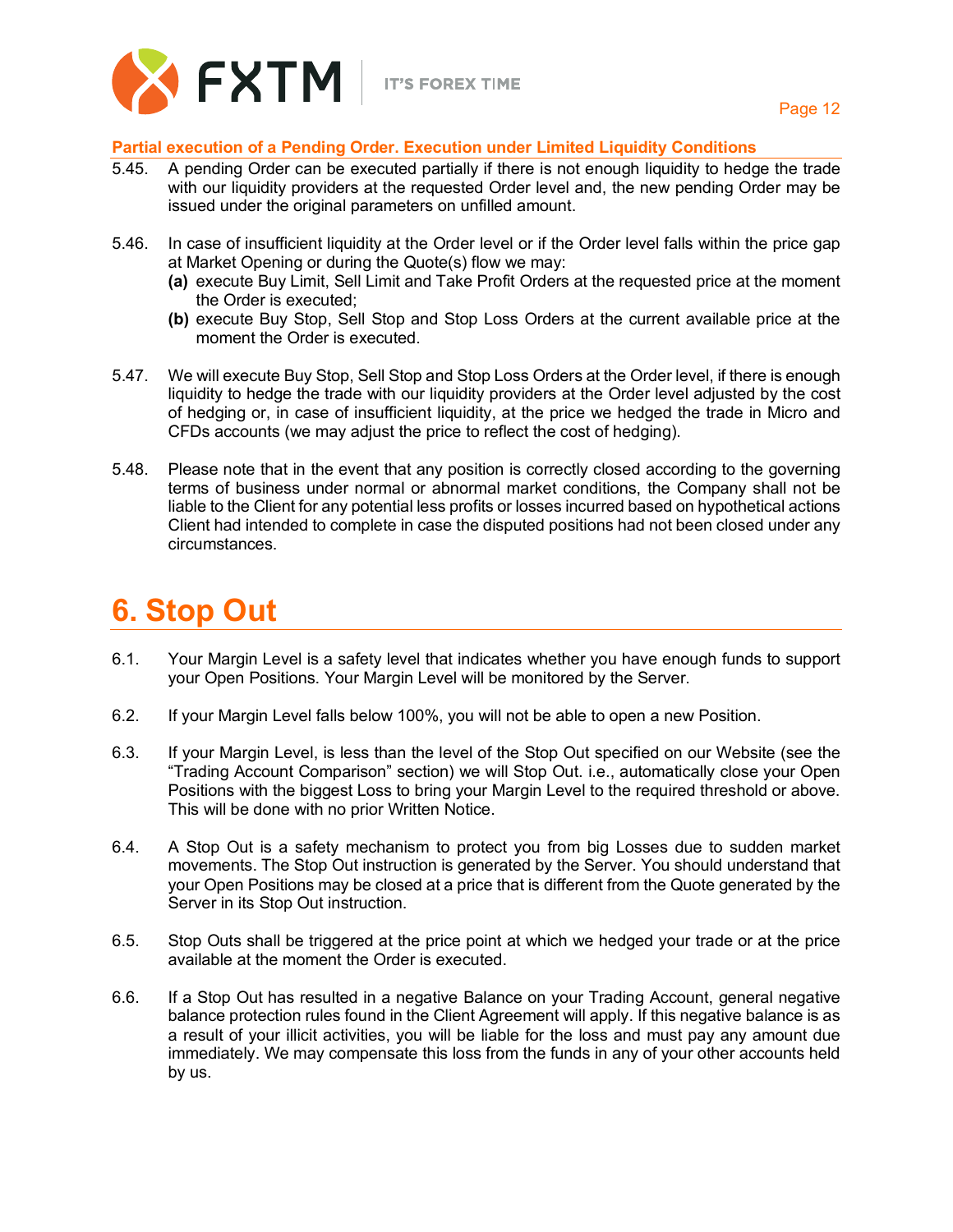

- 6.7. The Company is entitled to close the Client's Open Positions without the consent of the Client or any prior notice if the Equity is less than the Level of Stop Out specified on the Company's Trading Terms Webpage.
- 6.8. Once the position has been closed the relevant record appears in the Server Log File with the "Stop Out" remark where applicable.
- 6.9. We may, prior to the close of the trading session on every Friday, with no prior Written Notice change the Stop Out and Margin Levels from 50% to 100% and from 80% to 130% respectively. This set-up may be applied after or for any other period we deem appropriate.

<span id="page-13-0"></span>(The following paras 7 - 10 are only applicable to MT5, Stocks and Stocks CFD accounts)

## **7. Off Exchange**

7.1. When we act as an intermediary, we may place Orders for you and on your behalf with third parties (e.g., exchanges, market makers) which may not qualify as regulated markets or multilateral trading facilities. When we do place these Order with third parties, we will follow the rules of our Order Execution Policy.

## <span id="page-13-1"></span>**8. Aggregation**

- 8.1. Aggregation means that we may combine your Orders with those of our other clients for execution as a single Order. We will aggregate Orders, if we reasonably believe that this is in the best interests of our clients.
- 8.2. We cannot guarantee that aggregation will result in a more favourable execution price compared to standalone execution and will not bear any related responsibility.

## <span id="page-13-2"></span>**9. Custody**

- 9.1. When you buy stocks on MyFXTM we will hold them for you (i.e., 'for your benefit') as your custodian. Sometimes we will contract with a sub-custodian or a recognized clearing organization to provide custody for your stocks instead.
- 9.2. The stocks held in our custody will be registered in our name or in the name of the third-party custodian, but we will keep a ledger reflecting that they belong to you and not us or the thirdparty custodian.
- 9.3. Your stocks will be pooled together with stocks of our other clients in an omnibus co-mingled custody account. If we or the third-party custodian were to become insolvent there may be delays in identifying your individual stocks in the co-mingled pool or they may be claimed by the custodian's general creditors. A custodian's insolvency also carries an increased risk of shortfall of stocks caused by the default of a custodian to properly reconcile assets in its custody and you might have to share proportionally in that shortfall.
- 9.4. If we opt to appoint a third-party custodian to hold your stocks, we will exercise reasonable care when selecting this third party and review this selection regularly. But apart from that, we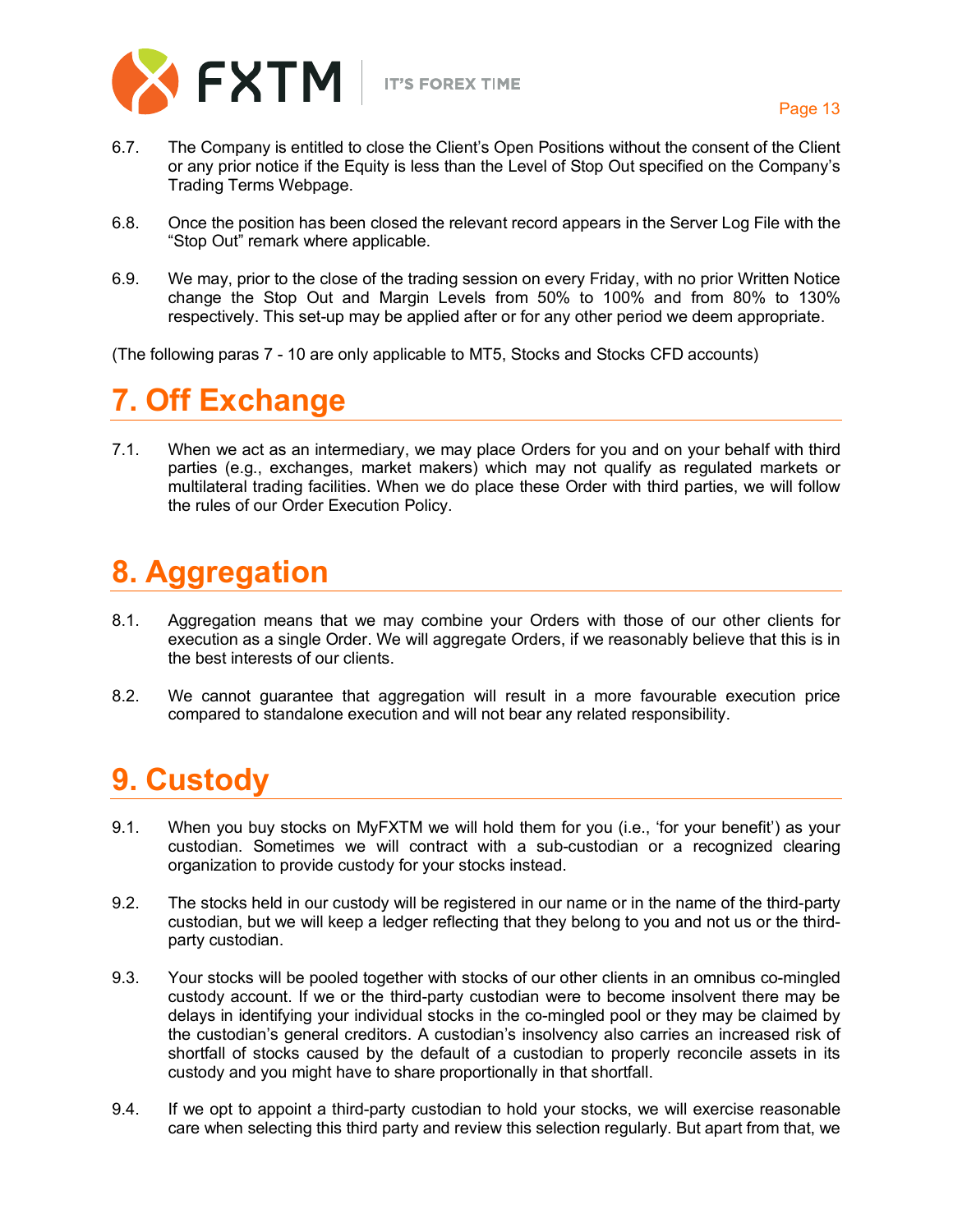

will not be responsible for the acts, omissions and the aftermath of the insolvency or the dissolution of the third-party custodian. Please review Clause 16 of the Client Agreement for more information about the extent of our liability on the matter.

- 9.5. If for whatever reason, there is a shortfall of your stocks kept with a third-party custodian we will proceed to resolve the matter following the rules of the contract we have with the third party as well as any applicable laws.
- 9.6. You authorize us or a third-party custodian we appoint to transfer stocks to a stocks depositary, clearing or settlement system.
- 9.7. Stocks that cannot be settled through a central stocks depository system may be held overseas by a third-party (including custodian, sub-custodian, registrar, bank, intermediate broker, or settlement agent) in our name or in the name of the third party (you may request information to verify this).
- 9.8. Even though you remain the beneficial owner of your stocks at all times you are not allowed to directly contract with any other party to sell them. You are also not allowed to create any form of a pledge or encumbrance on your stocks that may result in you losing your ownership rights to them.
- 9.9. We will sell the stocks, or handle them otherwise, only if we receive instructions from you to do so. We may handle your stocks without any instruction on your side only to the extent allowed by the Applicable Regulations.
- 9.10. Your stocks may be held in a jurisdiction outside the domicile of the Company where the market practices and legal regime of that jurisdiction differ.

## <span id="page-14-0"></span>**10. Settlement for Stocks**

- 10.1. If you want to buy stocks on the MyFXTM, the Balance on your Trading Account should be equal to or greater than the purchase price of those stocks and be enough to cover any related fees and commissions. No setoffs, counterclaims will be applied to the purchase price of the stocks.
- 10.2. When you enter into a stocks Transaction you must understand that there is a risk that any counterparty on the other side of the trade may fail to go through with the Transaction. We will not be responsible for this failure.
- 10.3. Where available, we use central stocks depositories for settlement of stock Orders. But sometimes we also use alternative dealing facilities to fulfil your stock Orders or levy increased charges on them. The average settlement time is 2 (two) Business Days after the time of execution.
- 10.4. We will pass on any documents to you, or credit any sale proceeds from your stocks Transaction to your Trading Account promptly after we receive the same. Any delays in the settlement of the Transaction beyond our control, any defaults of other parities (including you) to meet the settlement date is not our responsibility.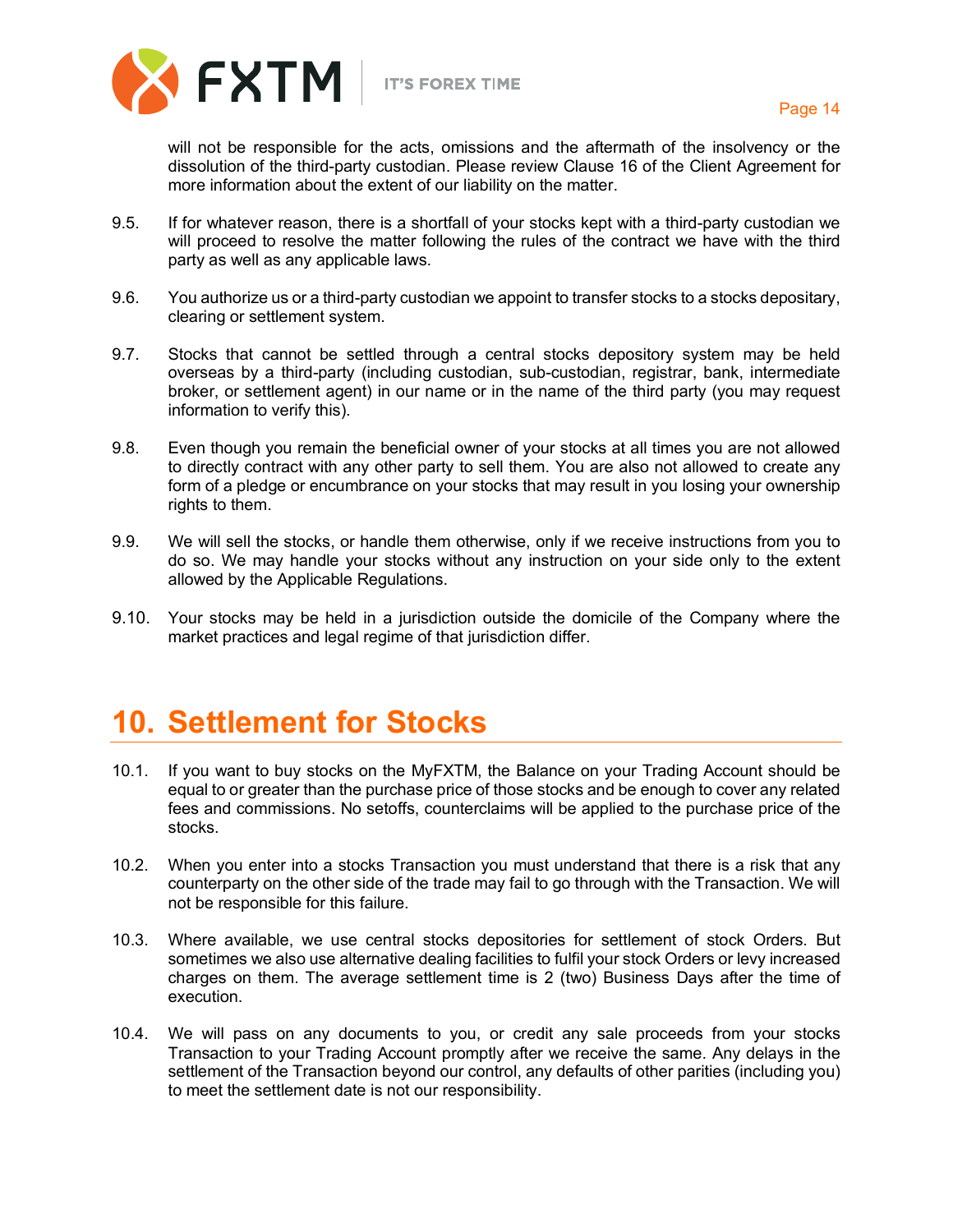

- 10.5. When you buy stocks, the Estimated Amount together with any applicable commissions, fees and costs on the Transaction will be deducted from your Trading Account and held by us pending settlement. On settlement, these funds will no longer be considered your funds. It is your responsibility to ensure that you always have sufficient cleared Balance to meet settlement of any of your Transactions and connected costs.
- 10.6. If the Transaction fails to settle for any reason, we may reverse it, return any commissions or fees paid and cancel the withdrawal of any funds from your Trading Account.
- 10.7. Your withdrawal request will be denied if there is insufficient Balance on your Trading Account to cover any unsettled Transactions. Where you request a withdrawal shortly after the funds were credited to your Trading Account, we will be allowed to delay settlement for up to 8 (eight) Business Days to ensure that the funds were cleared and can be withdrawn.
- 10.8. We or any intermediary involved in selling your stocks might have a statutory obligation to deduct taxes, make other deductions from your sale proceeds before they are credited to your Trading Account.

## <span id="page-15-0"></span>**11. Corporate Actions**

- 11.1. When you trade stocks, CFDs on stocks and indices, we may (but have no obligation to) reflect the corporate actions that apply to these Instruments. These corporate actions may include stocks splits, reverse splits, spin-offs, dividends, entitlement issues, mergers & acquisitions, reorganizations, take-over offers, name and symbol changes and etc.
- 11.2. It is your responsibility to keep track of the upcoming corporate events that may affect your Instruments and any Open Positions you have.
- 11.3. We will pass on to you any information about your stocks that we will receive from our counterparties and intermediaries (exchanges, registrars) but will not source any additional information. We will not notify you about any pending or active class actions or group actions that you are eligible to partake in due to the ownership of your stock.
- 11.4. We will apply corporate actions to your Instruments on the basis of good faith and market practice. We will also consider how these corporate actions impact our dealings with our liquidity providers and other intermediaries and may pass on the outcome to you.
- 11.5. Where a corporate event affects some but not all Instruments held in a pooled account, we will allocate the affected Instruments to the eligible clients in a fair and equitable manner.
- 11.6. Depending on the direction of your Open Position we might have additional costs applied directly by our liquidity providers and other intermediaries because of corporate actions. These additional costs will be passed on to you without any additional warning.
- 11.7. If we opt to support a certain corporate action for stocks, we will do so only for stocks that have already been registered in our name (or in the name of a third-party custodian) and there is an entry in our ledger showing your ownership of the stock.
- 11.8. We will reflect a corporate action on your Trading Account only after we receive confirmation from our counterparties and intermediaries that the corporate event has been completed.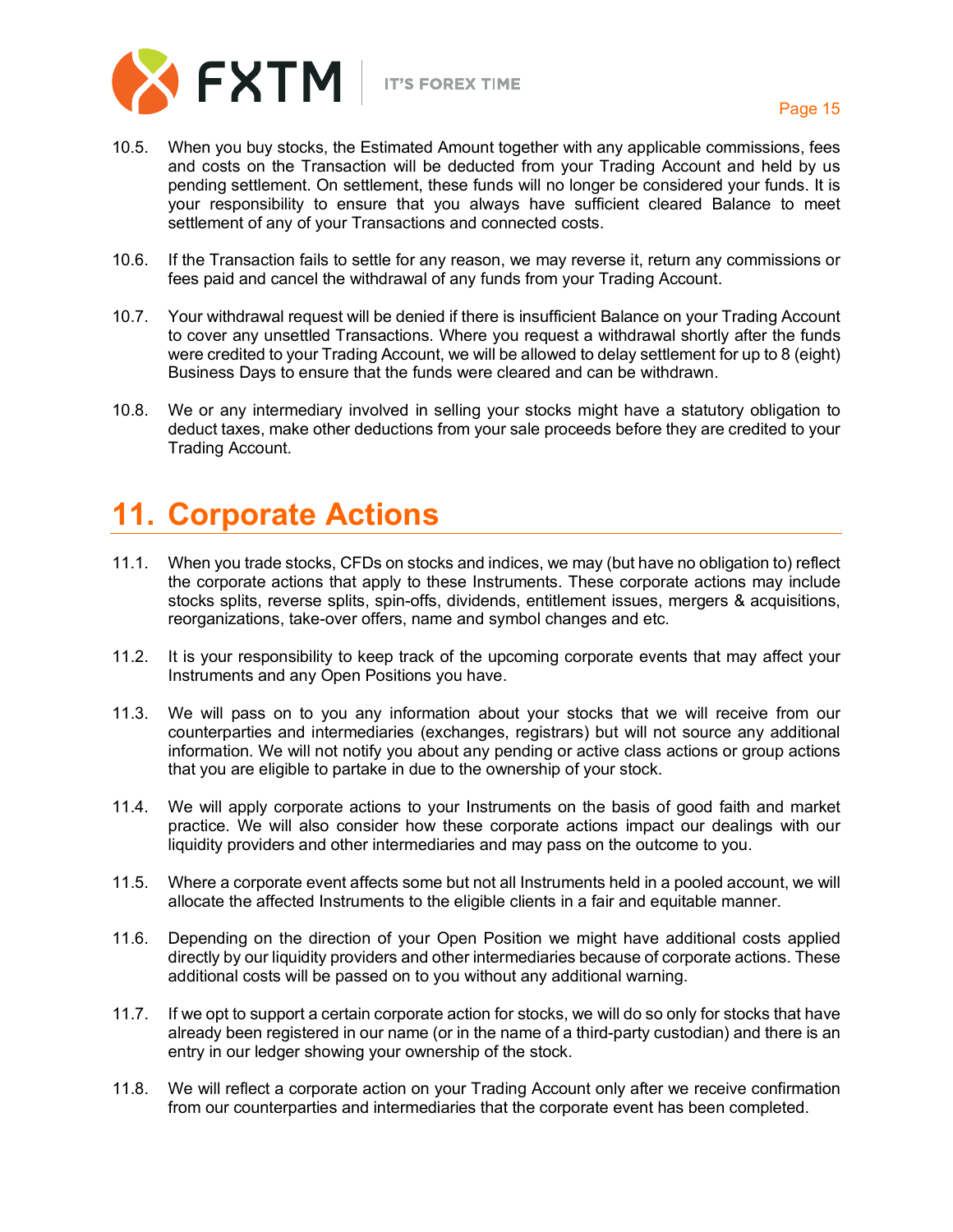

- 11.9. We may close out any of your Open Positions at the market price following a corporate event to make any required adjustment due to the corporate action.
- 11.10. You should have sufficient Balance to buy any additional stocks available to you as a result of a corporate action. If funds or stocks are due to you without any additional payment, they will be deposited to your Trading Account subject to any applicable fees and taxes.
- 11.11. If you are entitled to a fraction of a stock, we will aggregate those fractional entitlements and sell the aggregate and deposit the proceeds to your Trading Account subject to any applicable fees.
- 11.12. In the case of a spin off it will be applied to the primary symbol and will not be transferred to the new spin-off one. We will add the spin-off symbol to market watch as soon as practicable, but we cannot guarantee that this will take place before Market Opening.
- 11.13. We may (but have no obligation to) inform you and assist you in exercising your voting rights attached to the ownership of your stocks at an annual general meeting of shareholders of the stock issuer or otherwise. If we do, you must return any valid election correspondence by the deadline we will specify. Your elections are deemed to be irrevocable and final from the moment we receive them.
- 11.14. If you do not meet the election correspondence deadline, we may opt to vote on your behalf on the default terms.
- 11.15. If an election has to be made on behalf of an entire pool of stock of a specific issuer, we reserve the right to make that election on behalf of the whole pool and not pass on this right to each client affected by the vote.
- 11.16. We will be responsible for claiming and receiving dividends, interest payments and other income payments accruing to your Instruments. The Company may claim or reclaim tax credits on dividends or other income on eligible stocks.

## <span id="page-16-0"></span>**12. Effect of Termination on Stock Trading**

- 12.1. On termination of any of any Operative Agreement and closure of your Trading Account if no other instructions are received from you, we will arrange for your stocks to be sold at market price.
- 12.2. All proceeds of the sale together with the remaining Balance will be deposited to a bank account in your name that we have on file. If this deposit will not go through for some reason, the remaining Balance will be held by us as your funds.

## <span id="page-16-1"></span>**13. Market Abuse**

- 13.1. You will not arrange or execute or place an Open Position, or Order that contravenes any law or regulatory rules in relation to Market Abuse.
- 13.2. If we have grounds to suspect that you have engaged in Market Abuse, we may without any form of warning or reasoning close any Open Positions and/or Orders on your Trading Account or take any other steps as we deem necessary to remedy the aftermath of your suspected violation. You will be informed of the forced closure after the closure takes place.